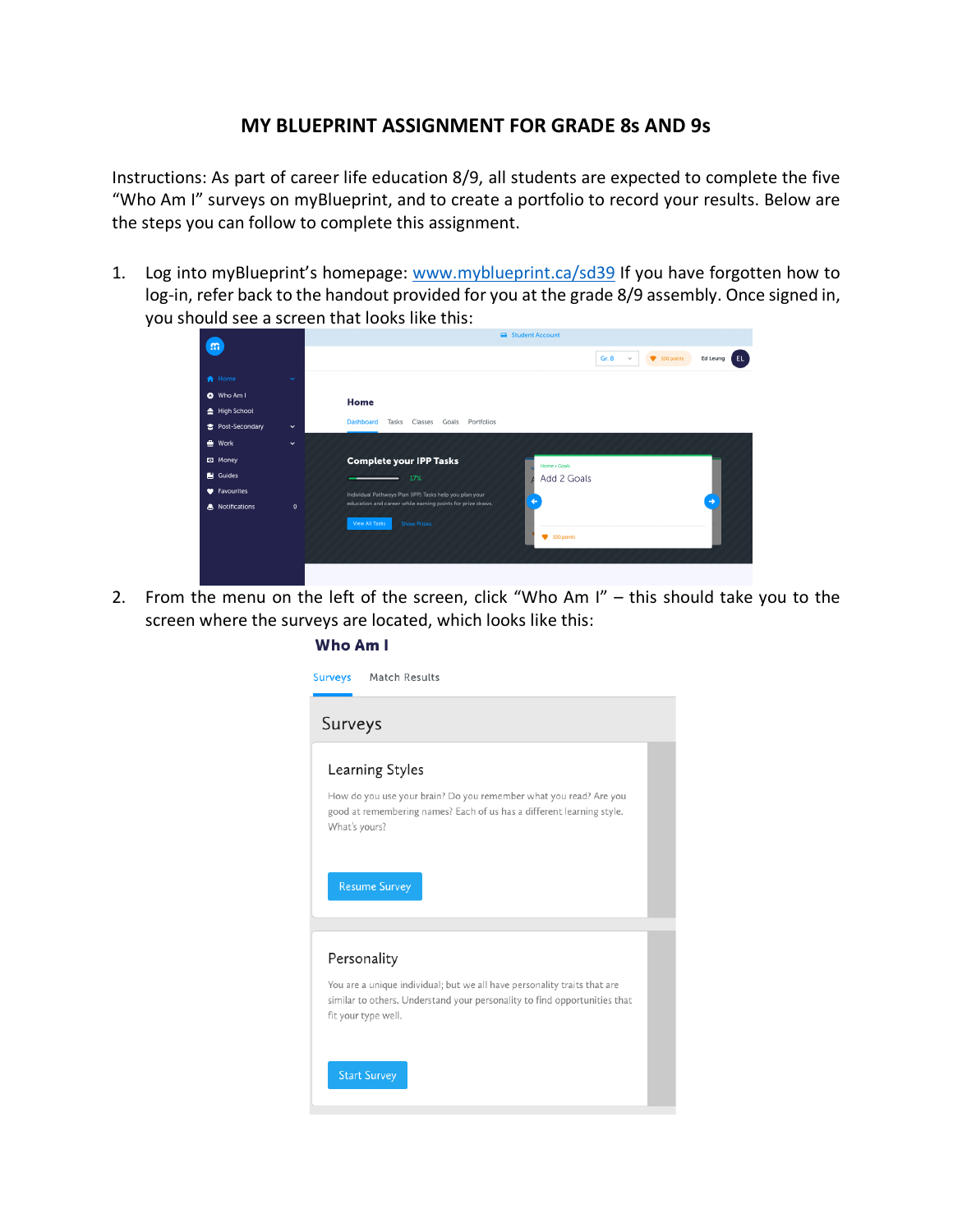3. There are five (5) surveys in total that you need to complete for the 2018 – 2019 year. They are: 1) learning style; 2) personality; 3) interests; 4) knowledge; and 5) motivations. Click on any one to begin (some are locked until you have completed the previous surveys). Once a survey begins, you will be seeing questions like these, where you are asked to rank several statements:



4. Begin the survey by answering the questions given. Once you have finished, you will be directed to your results, like below. After reading the report, click "back to surveys." You can now complete the other four surveys in similar fashion.

| <b>Back to Surveys</b><br>$\leftarrow$ |                                                                              |       |                                                                                                                                             |  |  |
|----------------------------------------|------------------------------------------------------------------------------|-------|---------------------------------------------------------------------------------------------------------------------------------------------|--|--|
|                                        | You are a                                                                    |       | Visual-Kinesthetic Learner                                                                                                                  |  |  |
|                                        | You learn by<br>touching                                                     | doing | looking<br>seeing                                                                                                                           |  |  |
|                                        | Learning Styles<br>Understand the Learning Styles and how they relate to you |       |                                                                                                                                             |  |  |
|                                        | 36%                                                                          | 34%   | 31%                                                                                                                                         |  |  |
|                                        | Kinesthetic Visual                                                           |       | Auditory                                                                                                                                    |  |  |
|                                        |                                                                              |       | Whatever your strongest Learning Style(s) results are, the best way to learn something is to try to use all three Learning Style approaches |  |  |

whenever you can. Because different activities use different parts of our brain, when we use different ways to do or learn the same thing, our